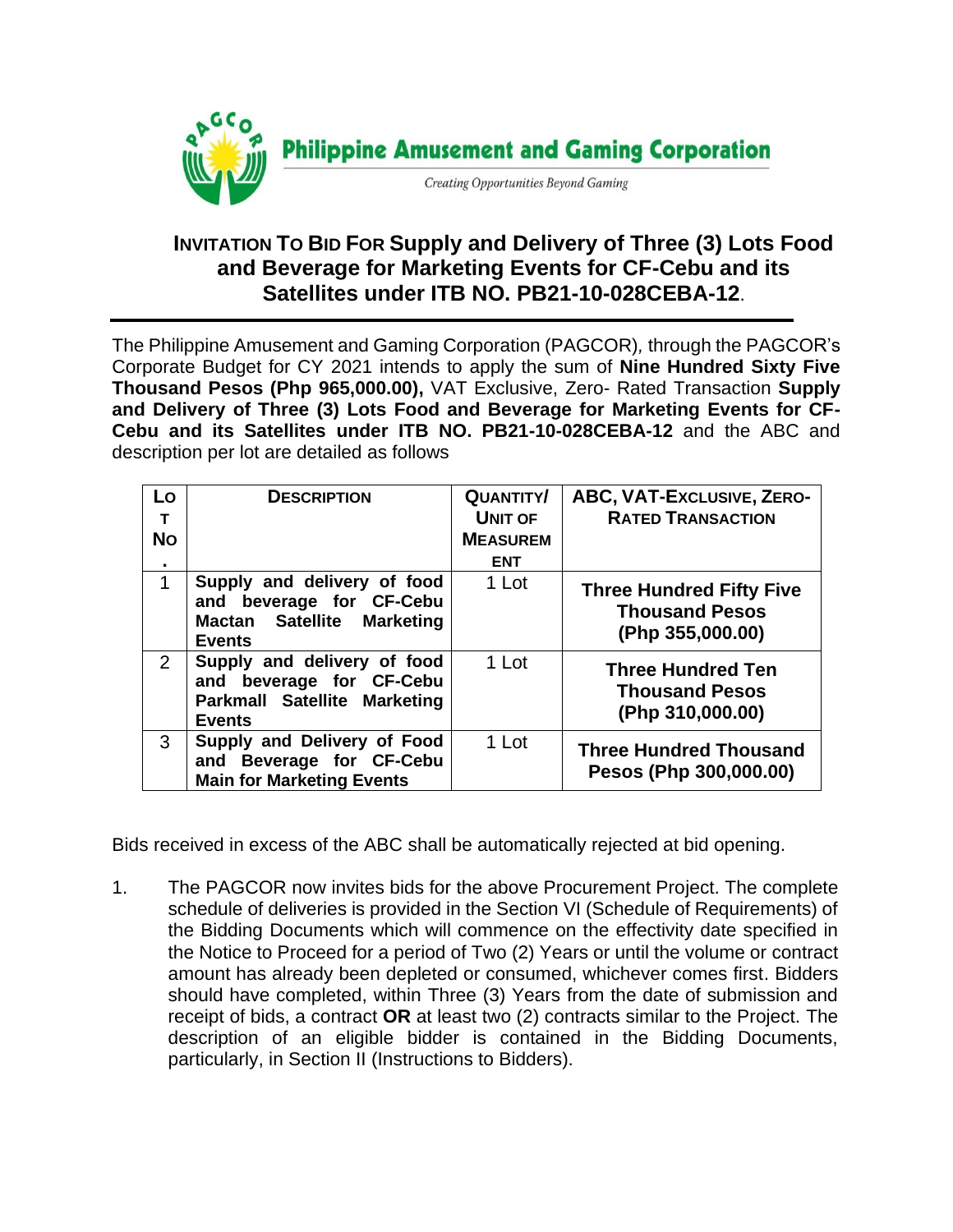2. Bidding will be conducted through open competitive bidding procedures using a non-discretionary "*pass/fail*" criterion as specified in the 2016 revised Implementing Rules and Regulations (IRR) of Republic Act (RA) No. 9184.

Bidding is restricted to Filipino citizens/sole proprietorships, partnerships, or organizations with at least sixty percent (60%) interest or outstanding capital stock belonging to citizens of the Philippines, and to citizens or organizations of a country the laws or regulations of which grant similar rights or privileges to Filipino citizens, pursuant to RA No. 5183.

- 3. Prospective Bidders may obtain further information from PAGCOR and interested bidders may inspect and obtain further information from the Procurement Section (PS), acting as the BAC Secretariat, of PAGCOR and/or inspect the Bidding Documents at the 3<sup>rd</sup> Floor, Casino Filipino-Cebu, Waterfront Cebu City Hotel and Casino, 1 Salinas Driver, Lahug, Cebu City during office hours of PAGCOR from 9:00 a.m. to 5:00 p.m.
- 4. A complete set of Bidding Documents may be acquired by interested Bidders on **December 6, 2021 to December 15, 2021** from the given address and website(s) below upon payment of the applicable fee for the Bidding Documents, pursuant to the latest Guidelines issued by the GPPB, based on the following schedule:

| <b>Approved Budget for the Contract</b> | <b>Cost of Bidding</b><br><b>Documents</b><br>(in Philippine Pesos) |
|-----------------------------------------|---------------------------------------------------------------------|
| 500,000.00 and below                    | 500.00                                                              |

PAGCOR shall allow the bidder to present its proof of payment for the fees either in person, by facsimile, or through electronic means.

Prospective bidders may also download the Bidding Documents free of charge from **[www.pagcor.ph](http://www.pagcor.ph/)** and **www.philgeps.gov.ph** and may be allowed to submit bids provided that bidders pay the applicable fee of the Bidding Documents not later than the deadline for the submission and receipt of bids.

In effecting payment for the Bidding Documents, prospective bidders shall present either the Payment Slip, which may be secured from the PD, or a copy of this Invitation to Bid (ITB) to PAGCOR's Cashier, 3<sup>rd</sup> Floor, Casino Filipino-Cebu, Waterfront Cebu City Hotel and Casino, 1 Salinas Driver, Lahug, Cebu City.

5. The PAGCOR will not hold a **Pre-Bid Conference**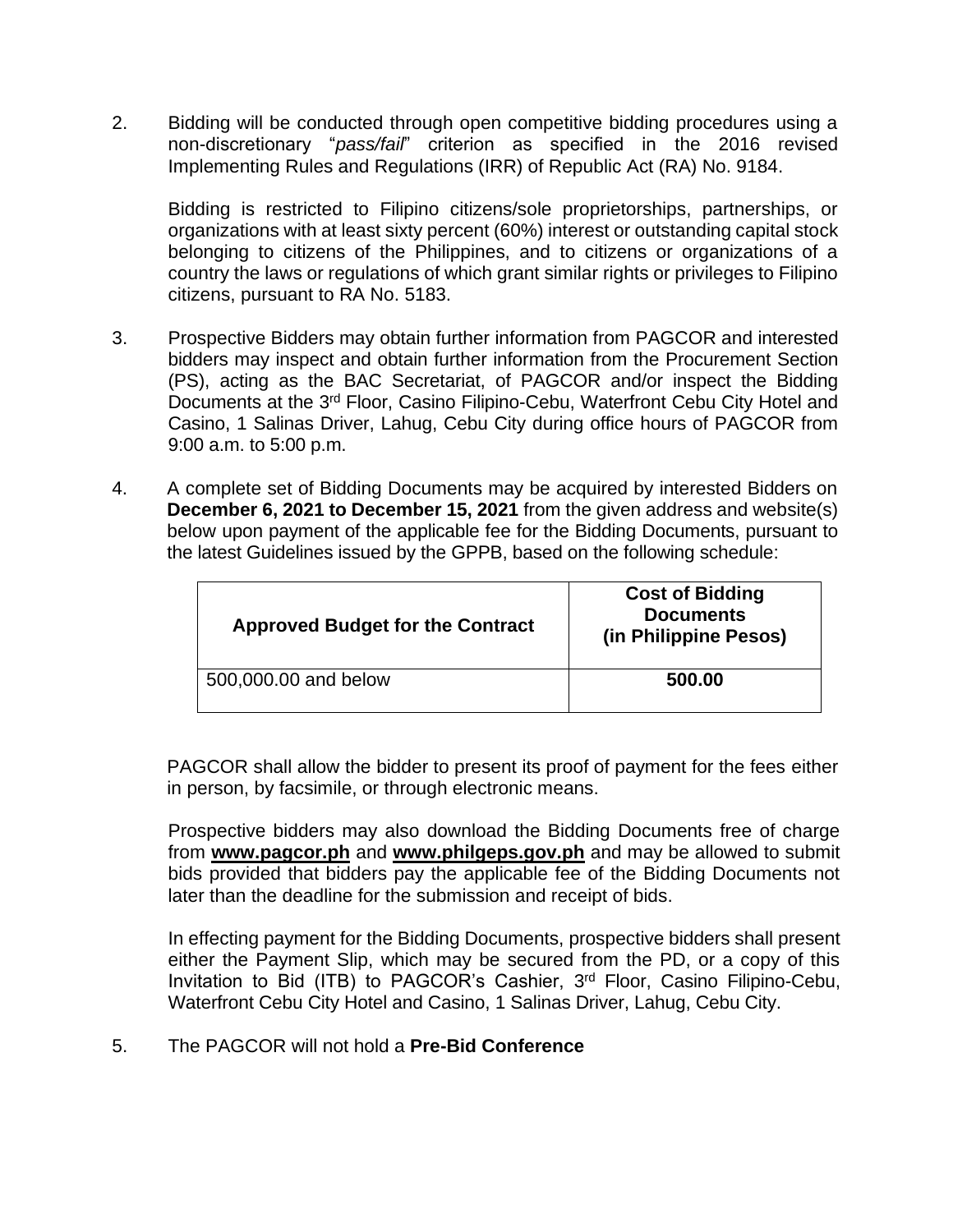- 6. Bids must be duly received by the BAC Secretariat through manual submission on or before December 15, 2021 (Wednesday), 3:00PM at the 3<sup>rd</sup> Floor Conference Room, Casino Filipino-Cebu, Waterfront Cebu City Hotel and Casino, 1 Salinas Driver, Lahug, Cebu City. Late bids shall not be accepted.
- 7. All Bids must be accompanied by a bid security in any of the acceptable forms and in the amount stated in **ITB Clause 14**.
- 8. Bid opening shall be **on December 15, 2021 (Wednesday), 3:00PM** onwards at the 3<sup>rd</sup> Floor Conference Room, Casino Filipino-Cebu, Waterfront Cebu City Hotel and Casino, 1 Salinas Driver, Lahug, Cebu City. Bids will be opened in the presence of the bidders' representatives who choose to attend the activity.
- 9. Bidders shall bear all costs associated with the preparation and submission of their bids, and PAGCOR will in no case, be responsible or liable for those costs, regardless of the conduct or outcome of the bidding process.

Bidders should note that PAGCOR will accept bids only from those that have paid the applicable fee for the Bidding Documents.

PAGCOR assumes no responsibility whatsoever to compensate or indemnify bidders for any expenses incurred in the preparation of their bids.

In accordance with Government Procurement Policy Board (GPPB) Circular 06- 2005 - Tie-Breaking Method, the Bids and Awards Committee (BAC) shall use a non-discretionary and non-discriminatory measure based on sheer luck or chance, which is "DRAW LOTS," in the event that two (2) or more bidders have been postqualified and determined as the bidder having the Lowest Calculated Responsive Bid (LCRB) to determine the final bidder having the LCRB, based on the following procedures:

- a) In alphabetical order, the bidders shall pick one rolled paper.
- b) The lucky bidder who would pick the paper with a "CONGRATULATIONS" remark shall be declared as the final bidder having the LCRB and recommended for award of the contract.
- 10. The PAGCOR reserves the right to reject any and all bids, declare a failure of bidding, or not award the contract at any time prior to contract award in accordance with Sections 35.6 and 41 of the 2016 revised IRR of RA No. 9184, without thereby incurring any liability to the affected bidder or bidders.
- 11. For further information, please refer to:

**Ramahdyna Jezza " Quimbee" Q. Conejos** Procurement Officer 1 Procurement Section